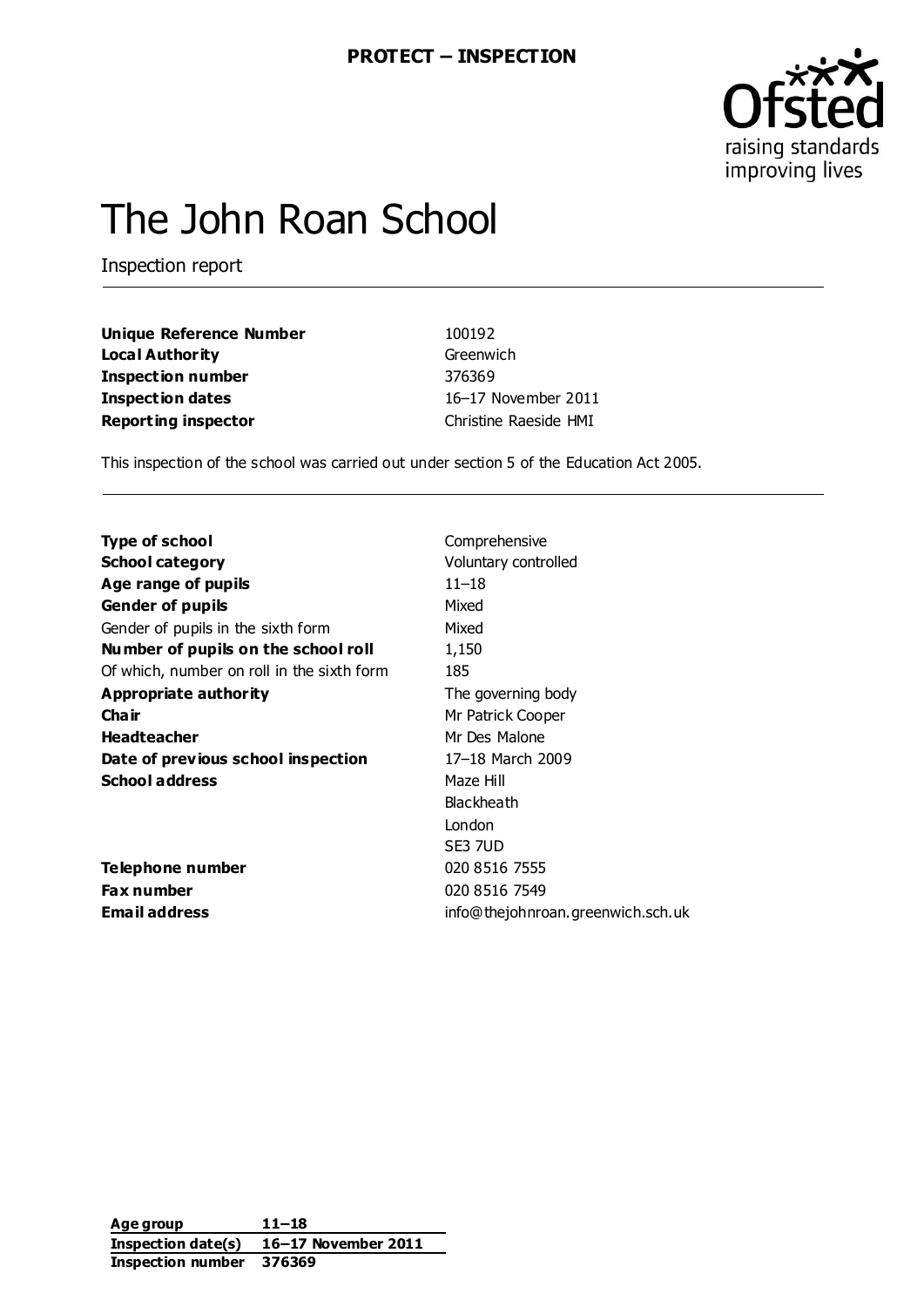The Office for Standards in Education, Children's Services and Skills (Ofsted) regulates and inspects to achieve excellence in the care of children and young people, and in education and skills for learners of all ages. It regulates and inspects childcare and children's social care, and inspects the Children and Family Court Advisory Support Service (Cafcass), schools, colleges, initial teacher training, work-based learning and skills training, adult and community learning, and education and training in prisons and other secure establishments. It assesses council children's services, and inspects services for looked after children, safeguarding and child protection.

Further copies of this report are obtainable from the school. Under the Education Act 2005, the school must provide a copy of this report free of charge to certain categories of people. A charge not exceeding the full cost of reproduction may be made for any other copies supplied.

If you would like a copy of this document in a different format, such as large print or Braille, please telephone 0300 123 4234, or email enquiries@ofsted.gov.uk.

You may copy all or parts of this document for non-commercial educational purposes, as long as you give details of the source and date of publication and do not alter the information in any way.

To receive regular email alerts about new publications, including survey reports and school ins pection reports, please visit our website and go to 'Subscribe'.

Piccadilly Gate Store St **Manchester** M1 2WD

T: 0300 123 4234 Textphone: 0161 618 8524 E: enquiries@ofsted.gov.uk W: www.ofsted.gov.uk

© Crown copyright 2011

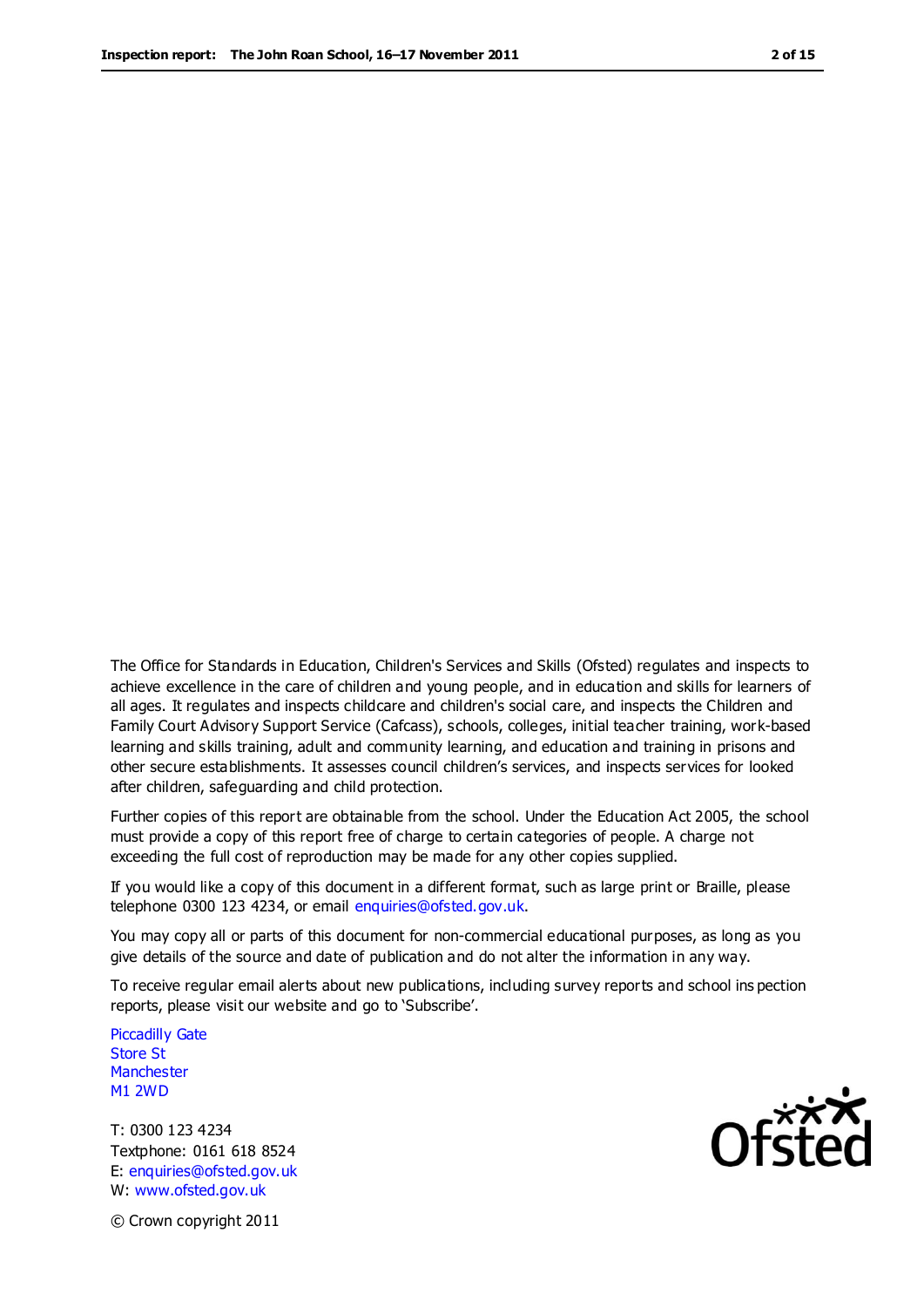# **Introduction**

This inspection was carried out by one of Her Majesty's Inspectors and four additional inspectors. The team observed 50 lessons taught by 50 teachers, 10 of which were jointly observed with senior leaders. Inspectors observed the school's work and looked closely at its analysis of students' progress and attainment. Meetings were held with groups of students, members of the governing body, staff, a local primary headteacher and a local authority consultant. In addition, a telephone discussion was held with a senior officer from the local authority. Inspectors also scrutinised the school improvement plan, policies, a local authority report and records of school improvement work. They considered responses to questionnaires completed by 85 parents and carers, 219 students and 42 staff.

The inspection team reviewed many aspects of the school's work. It looked in detail at a number of key areas.

- $\blacksquare$  How effective the school has been in improving the quality of teaching and learning, including teachers' use of assessment information to plan learning and track progress.
- How effectively the school maximises progress for all groups of students, particularly in mathematics, and the sustainability of improvements in achievement in mathematics.
- How effectively leaders at all levels drive improvement in outcomes and in provision and their capacity to reduce variation in outcomes between subjects.
- How effective the sixth form is overall.

# **Information about the school**

The John Roan School is a larger-than-average mixed school, with a higher proportion of boys than girls. The proportion of students known to be eligible for free school meals is more than double the national average. A higher proportion than usual, over half of students, are from minority ethnic backgrounds and over one third speak English as an additional language. The proportion of students with special educational needs and/or disabilities is higher than the national average; a slightly lower than average proportion have a statement of special educational needs. The school has held specialist status in science and mathematics since September 2010. It also holds the Healthy Schools award.

The school is currently situated on two sites, both in need of significant modernisation. The school is working in partnership with the local authority to develop plans for improvements to the environment, through funding secured from the Building Schools for the Future initiative. This will involve restoration of the Grade II listed site on Maze Hill and a complete rebuild of the Westcombe Park site.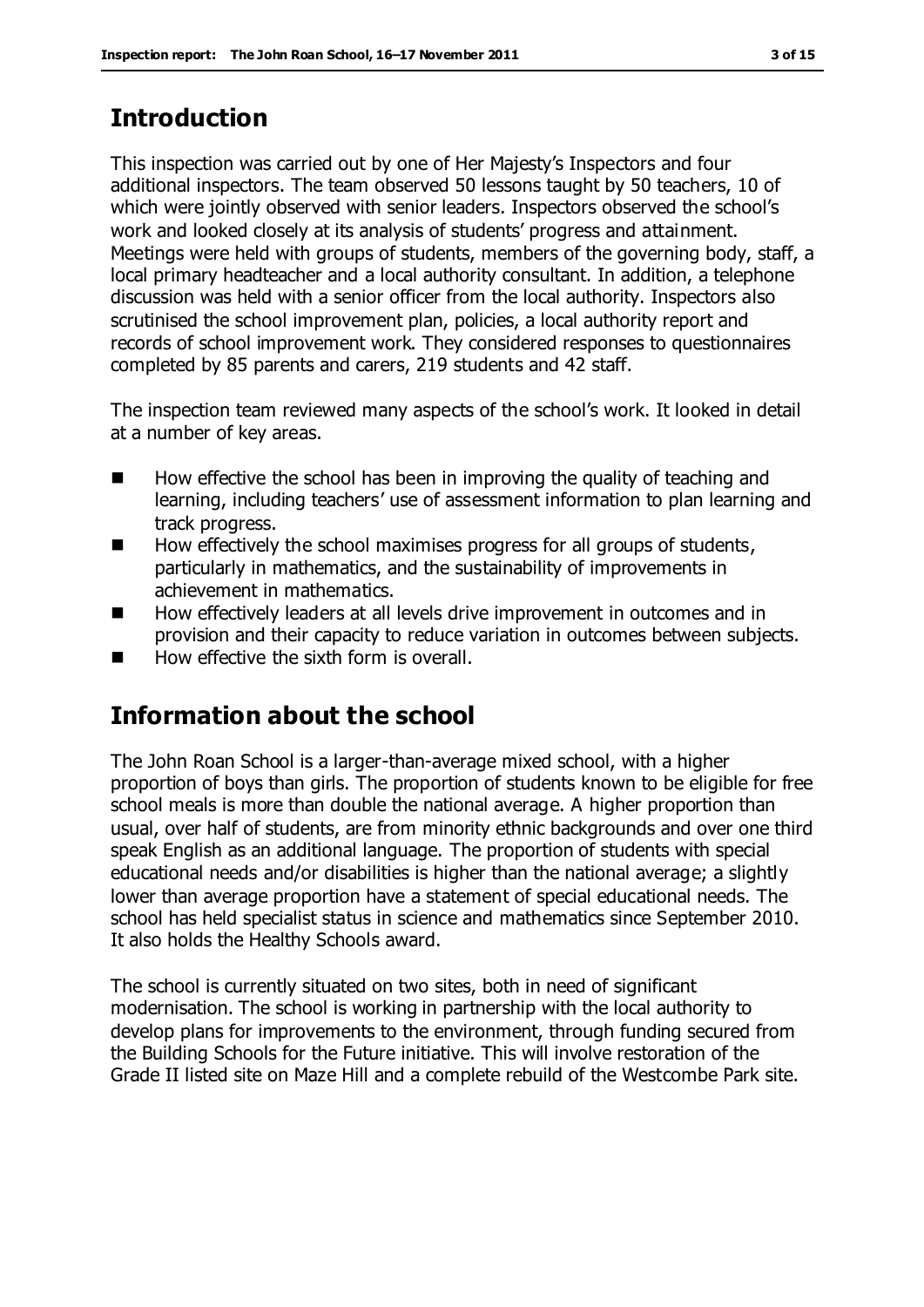## **Inspection judgements**

| Overall effectiveness: how good is the school?  |  |
|-------------------------------------------------|--|
| The school's capacity for sustained improvement |  |

#### **Main findings**

The John Roan School provides a satisfactory quality of education within a cohesive and harmonious environment. Students from a wide range of backgrounds mix well together. As one parent put it, 'There is a strong sense of community and students learn tolerance and respect.' Students feel safe at school and are confident that if they have any concerns they will be dealt with swiftly and effectively. Despite the constraints of limited space and poor accommodation, they behave well and move around both sites purposefully.

Students enjoy school, as evidenced by their above average attendance. They willingly take on additional responsibilities, such as mentors or prefects, and support one another's learning responsibly in these roles. They take advantage of opportunities to extend their social and cultural development, for example through music tuition or drama performances, like the forthcoming production of Shakespeare's The Tempest.

Support for transition from primary school into Year 7 is a strong feature of the good care, guidance and support. One parent commented on how well their son's 'unique needs' had been supported. 'We have never received this level of concern and support before and it has given both myself and my son great confidence in the school.'

Attainment in GCSE examinations, which has been low in the past, is improving strongly. In 2011, the proportion of students attaining five or more C grades or higher was the highest the school has ever achieved and matched the national average for 2010. There is also a trend of improvement in this measure when the GCSE results for English and mathematics are included. However, this suffered a setback in 2010 when the results in mathematics fell significantly below predictions and the national average. The school acted swiftly and decisively to recover improvement in mathematics; the results increased by 20 percentage points in 2011. Results for 2012 already secured through early entry have continued this improvement. Gains have been more marked for boys, however, than for girls.

Teaching is satisfactory overall, although about half of teaching observed during the inspection was good and a few lessons were outstanding. In the best lessons, teachers use their knowledge of students' individual learning needs to plan activities and ask questions that will stretch and challenge everyone. Feedback, including marking, provides clear guidance on how to improve, so that students talk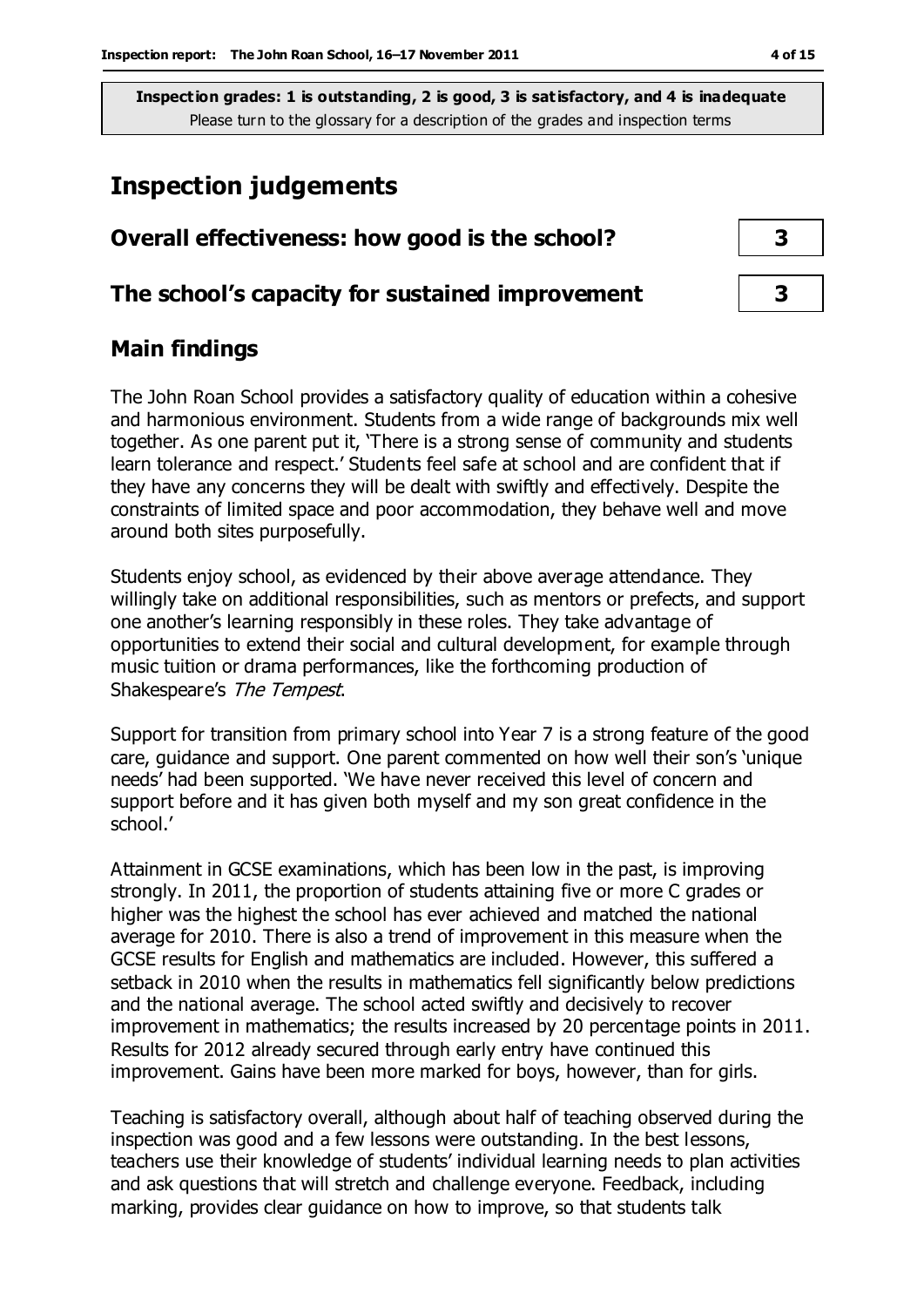confidently about how they will achieve their targets. This is not a consistent picture, however. In too many lessons, progress is no more than satisfactory because assessment information has not been used effectively to inform planning. Although teachers are aware of the range of learning needs in the class, they do not take sufficient account of them when adapting tasks or asking questions. More-able students are not sufficiently stretched. Weaknesses in basic skills are not addressed so that students sometimes struggle to articulate their learning or to record work neatly and coherently for future reference.

The sixth form is satisfactory overall, but uneven across the two year groups and subjects, with particular inconsistencies in performance at AS level in 2010. Prior to the inspection, the school had commissioned a review of the sixth form in partnership with an independent consultant, which is now under way. This action is well judged and appropriate in ensuring that strategies to improve the sixth form are robust and effective. The headteacher and senior leaders are aware of the school's strengths and weaknesses. Leadership at all levels is strengthening and action to tackle underachievement is increasingly effective. There is an overall trend of improvement at GCSE, but inconsistencies remain in outcomes and in the quality of teaching, so that capacity for sustained improvement is satisfactory.

Up to 40% of the schools whose overall effectiveness is judged satisfactory may receive a monitoring visit by an Ofsted inspector before their next section 5 inspection.

## **What does the school need to do to improve further?**

- **Further improve attainment and rates of progress, especially in mathematics, so** that attainment for all students consistently meets or exceeds national averages.
- Increase the proportion of teaching that is good or better by:
	- ensuring that all teachers plan lessons and adapt activities to meet the full range of learning needs
	- improving the quality of feedback to students, including through marking, so that students are consistently well informed about how to improve their work
	- raising the level of pace and challenge in all lessons, especially through targeted and probing questioning
	- ensuring that all lessons focus on the development of basic skills in literacy and numeracy to enhance learning across the full range of subjects.
- Ensure that the strategic direction of the sixth form is focused and effective so that provision is enhanced and improvement in outcomes is rapid and sustained.

## **Outcomes for individuals and groups of pupils 3**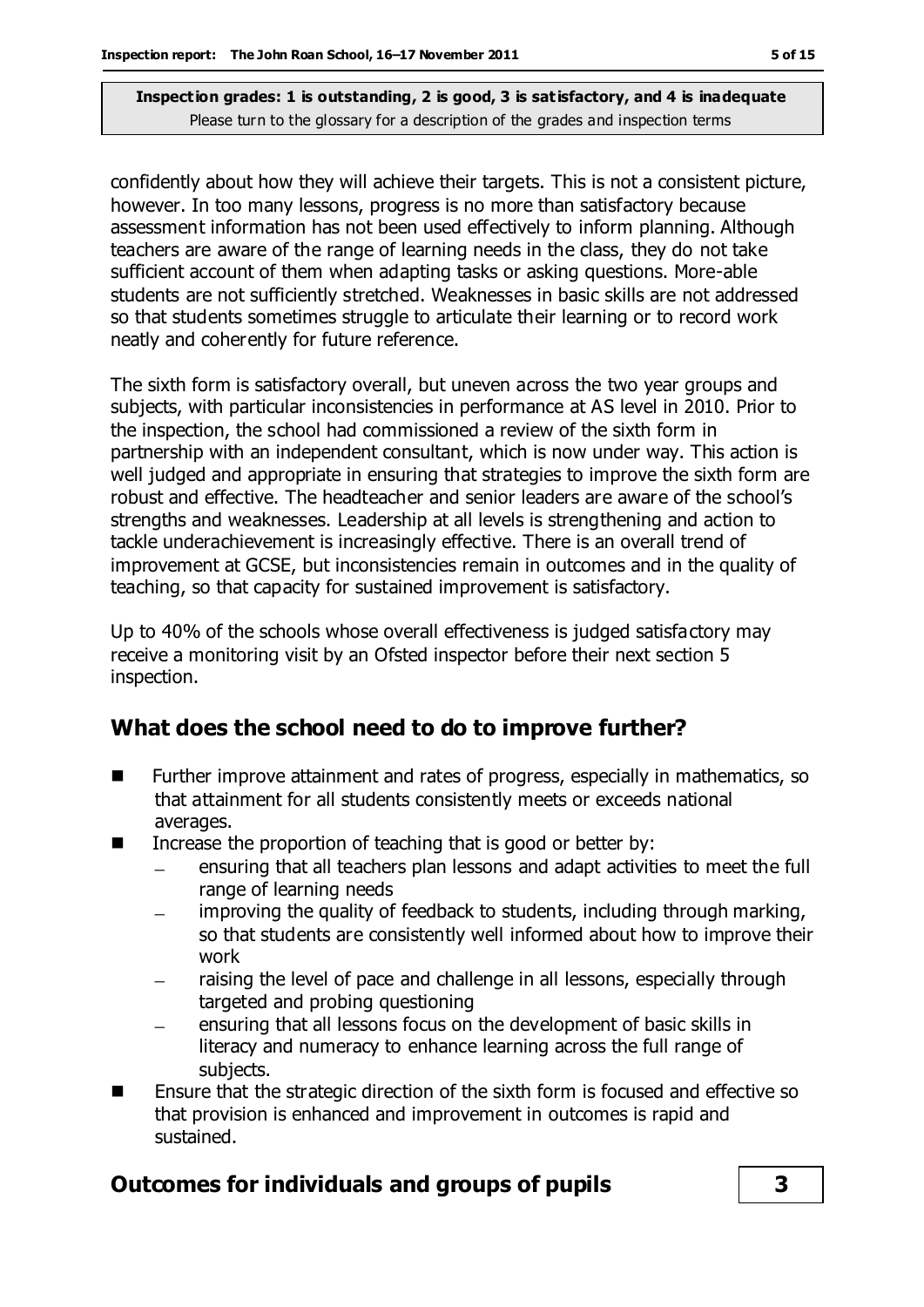Students are keen to do well and talk about their learning with enthusiasm. They enjoy lessons which challenge them and where they are able to act on clear information about how to improve. Their good relationships with one another and with teachers enable them to initiate lines of enquiry, such as in an English lesson where the word 'anthem' sparked interesting speculation about the effect the writer wanted to create. Where lessons were designed to facilitate this enthusiasm and tasks pitched appropriately, inspectors saw students apply themselves with confidence and diligence. Students enter the school with lower-than-average starting points. Their progress over time has often been well above expectations overall, but is more variable when broken down into different groups. Some students with special educational needs and/or disabilities make very good progress as a result of welltargeted provision, but this varies for students with different levels of support. Overall achievement is, therefore, satisfactory.

Behaviour is good and has improved. Internal sanctions have been effective in reducing the need for fixed-term exclusion, which has not been used so far this year in the lower school and is dropping overall. Students have a good understanding of what constitutes a healthy lifestyle and are actively involved in promoting health, for example, through school council visits to the school kitchens to evaluate the quality of food on offer. They engage in sporting activities readily and are well informed about wider health issues; older students, in discussion with inspectors, showed a robust anti-drugs stance. A wide range of students contributes to the life of the school and the local community. Responsibility starts early, because students can become prefects in Year 9, supporting the effective running of the junior school site. Mature attitudes and a readiness to work together in and out of the classroom support preparation for work or the next phase of learning. However, their application of basic literacy and numeracy skills is less well developed. Community contribution has included involvement in local environmental and safety campaigns, such as for safer stations. Charity fund-raising for the British Red Cross and thoughtful displays of work about Armistice reflect students' capacity to reflect on others' needs. Their willingness to embrace responsibility and to report their findings and requests direct to the governing body are indicative of their well-developed sense of social and moral responsibility.

These are the grades for pupils' outcomes

| Pupils' achievement and the extent to which they enjoy their learning                                       |  |
|-------------------------------------------------------------------------------------------------------------|--|
| Taking into account:                                                                                        |  |
| Pupils' attainment <sup>1</sup>                                                                             |  |
| The quality of pupils' learning and their progress                                                          |  |
| The quality of learning for pupils with special educational needs and/or disabilities<br>and their progress |  |
| The extent to which pupils feel safe                                                                        |  |

 $\overline{a}$ 1 The grades for attainment and attendance are: 1 is high; 2 is above average; 3 is broadly average; and 4 is low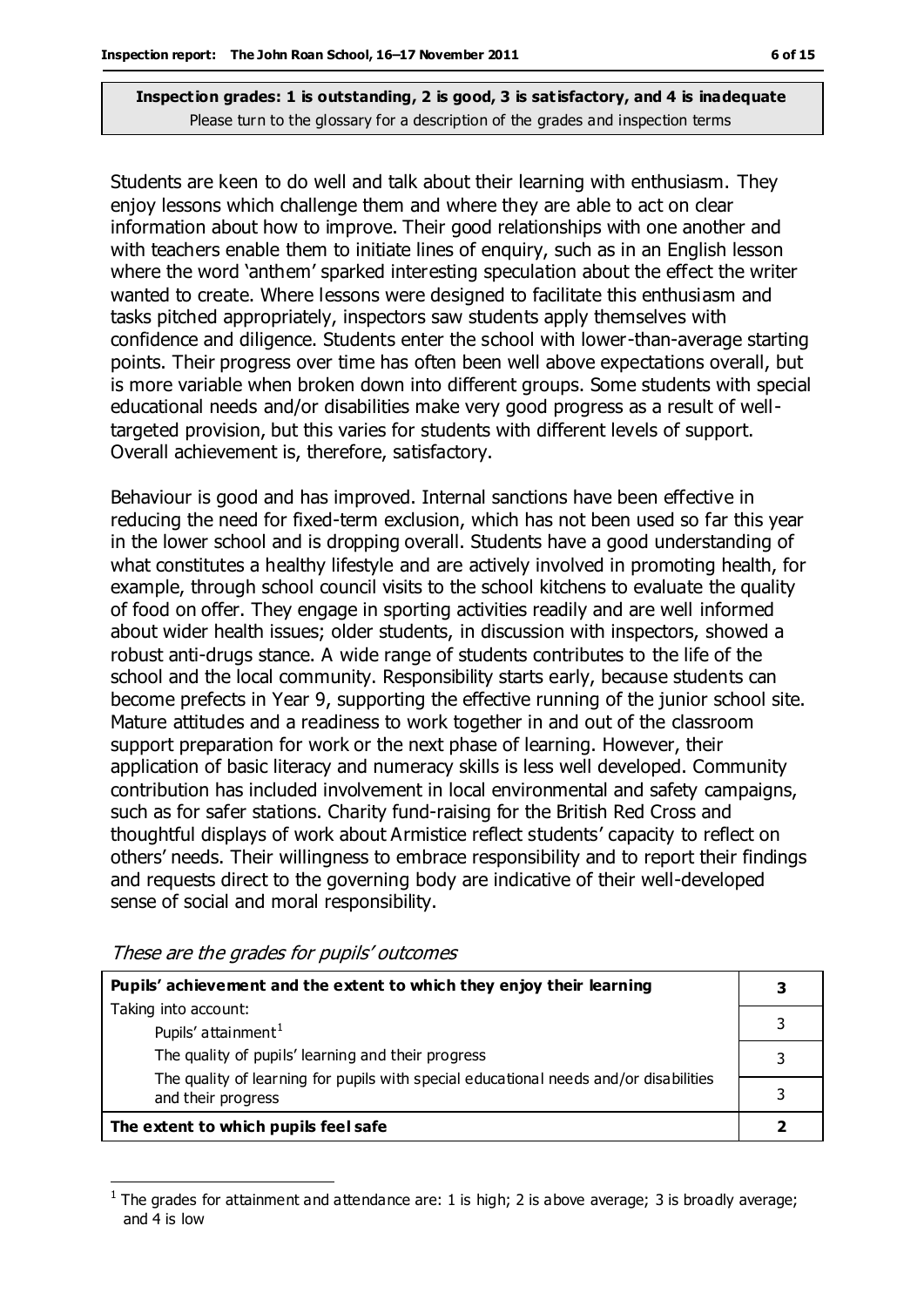| Pupils' behaviour                                                                                                         |   |
|---------------------------------------------------------------------------------------------------------------------------|---|
| The extent to which pupils adopt healthy lifestyles                                                                       | 2 |
| The extent to which pupils contribute to the school and wider community                                                   |   |
| The extent to which pupils develop workplace and other skills that will<br>contribute to their future economic well-being | 3 |
| Taking into account:                                                                                                      |   |
| Pupils' attendance <sup>1</sup>                                                                                           |   |
| The extent of pupils' spiritual, moral, social and cultural development                                                   |   |

#### **How effective is the provision?**

In several lessons observed during the inspection, students talked, without being prompted, about their learning and volunteered thoughtful and probing questions. In English lessons, they referred to personalised assessments which help them track their own progress towards targets and make explicit how to get there. Conversely, however, there are too many instances of students not able to articulate how to improve and uncertain about the purpose of the activity in the lesson. Progress varies because the same task is given to all despite a wide range of starting points. As a result, more-able students mark time and those with special educational needs and/or disabilities struggle to understand or complete the work. Students with special educational needs and/or disabilities are well supported by additional adults, who often circulate effectively, supporting and prompting independence. This supports good achievement among some potentially vulnerable learners. Although examples exist of constructive, developmental and regular marking, there are also too many instances of books sparsely or rarely marked.

The curriculum has been modified extensively in recent years to widen the range of courses on offer and raise achievement. The three year GCSE course, for example, allows open access to separate sciences for all students. Early entry in mathematics allows the majority of students to secure a GCSE grade at the end of Year 10; this has been instrumental in raising attainment and recovering confidence in mathematics, although it is currently more broad-brush than personalised. External partnerships, for example with colleges, provide curricular extension and wider choice, especially for students for whom a conventional curriculum has not yielded success. These are carefully quality assured for their impact on achievement. Science teaching is enhanced by the specialism, for example through partnership with the Royal Observatory and the option to study astronomy. Cross-curricular approaches to the development of basic skills, although recognised as a priority, are not yet implemented coherently. Extension to the curriculum includes the opportunity to experience a residential visit to the school's own centre in the Lake District, described by one parent as 'holding a special place in both my son's hearts'.

The school knows its students well and cares for them effectively. A determined approach to reducing absence has resulted in above-average attendance overall; supportive outreach to vulnerable families has also reduced significantly the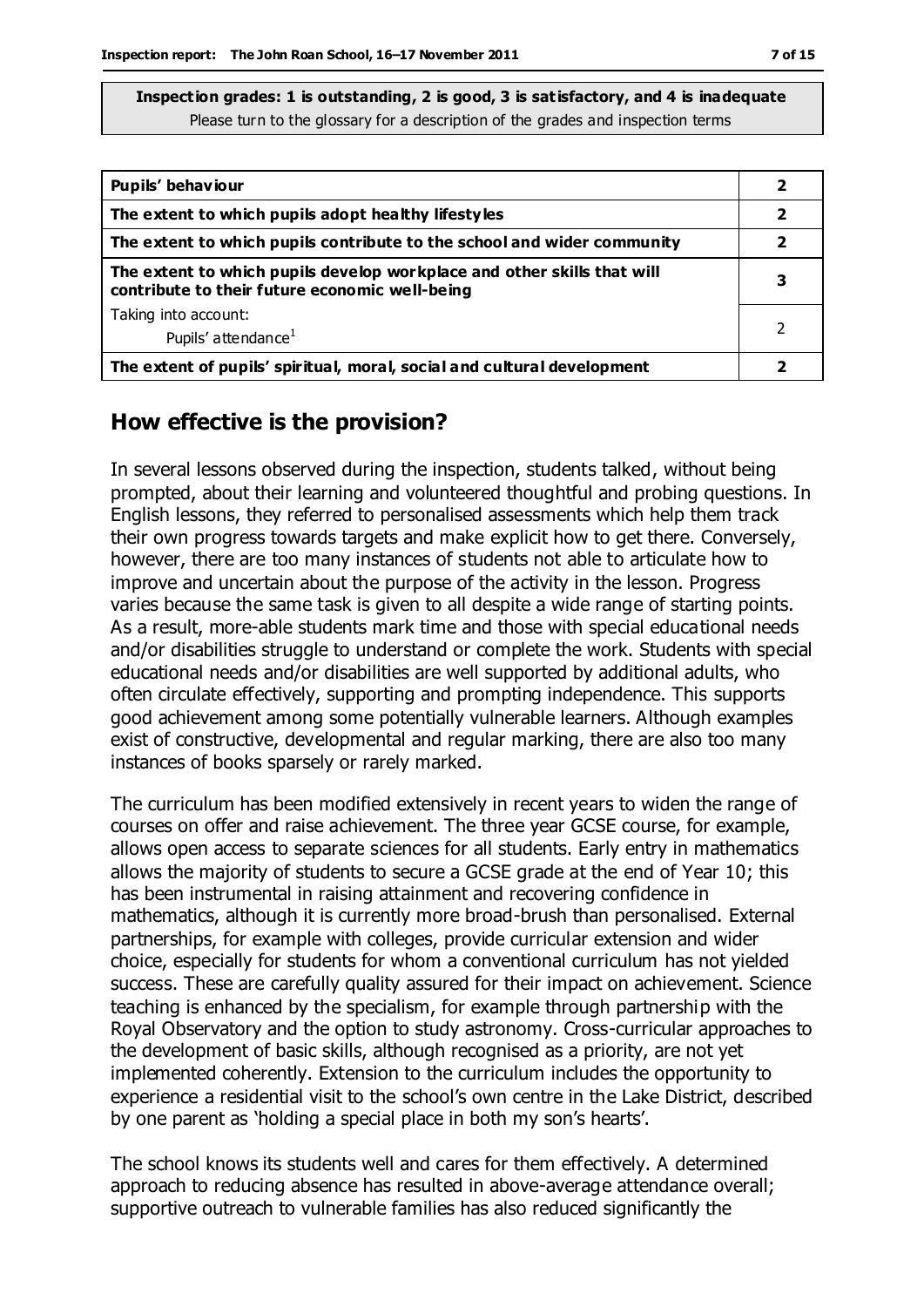proportion of persistent absentees to below average.

These are the grades for the quality of provision

| The quality of teaching                                                                                    | з |
|------------------------------------------------------------------------------------------------------------|---|
| Taking into account:                                                                                       |   |
| The use of assessment to support learning                                                                  |   |
| The extent to which the curriculum meets pupils' needs, including, where<br>relevant, through partnerships | 3 |
| The effectiveness of care, guidance and support                                                            |   |

#### **How effective are leadership and management?**

The headteacher and senior team have effectively communicated high expectations to staff and students about securing and sustaining improvement. They have determinedly tackled variations in middle leadership, recruiting to key areas and targeting support and challenge in areas where outcomes have persistently been too low. Middle leaders are now a more cohesive group. They share an ambition for learning to be highly engaging, creative and interactive. A new planning framework has recently been implemented to help teachers develop lessons that are inclusive of all learners. Many of these changes and improvements, however, are too recent to have had a widespread impact on the quality of teaching, although they are in evidence in the best lessons. Teaching is monitored and any weakness is challenged, although evaluation is sometimes over-generous. Improvement plans are focused on the right priorities, but not always sharply focused on learning.

Governors are keenly aware of the school's strengths and weaknesses and challenge any underperformance robustly. Together with senior leaders, they have ensured that procedures and training for child protection are well established and effective. However, immediate remedial action was necessary as a result of the inspection because some systems to improve and monitor the safety of the sites were not watertight.

The school is active in seeking opportunities to communicate and consult with parents and carers. Several remarked on the responsiveness of staff to any concerns and the accessibility of the headteacher: 'a strong presence, but approachable' was a typical comment. An active parents' and carers' association, as well as a group for those acquiring English as an additional language, provides effective advice about the education system as well as practical support and a designated presence on the school website. The school has a clear understanding of its intake and takes steps to ensure that no group of students is disadvantaged, for example by subsidising music tuition and residential trips for those in challenging financial circumstances. Senior leaders track and monitor the achievement of different groups of students and target efforts to reduce slippage. They can point to improvements as a result, and predicted outcomes indicate that the targeting of remaining gaps is effective. The school builds effective community cohesion on students' excellent first-hand understanding of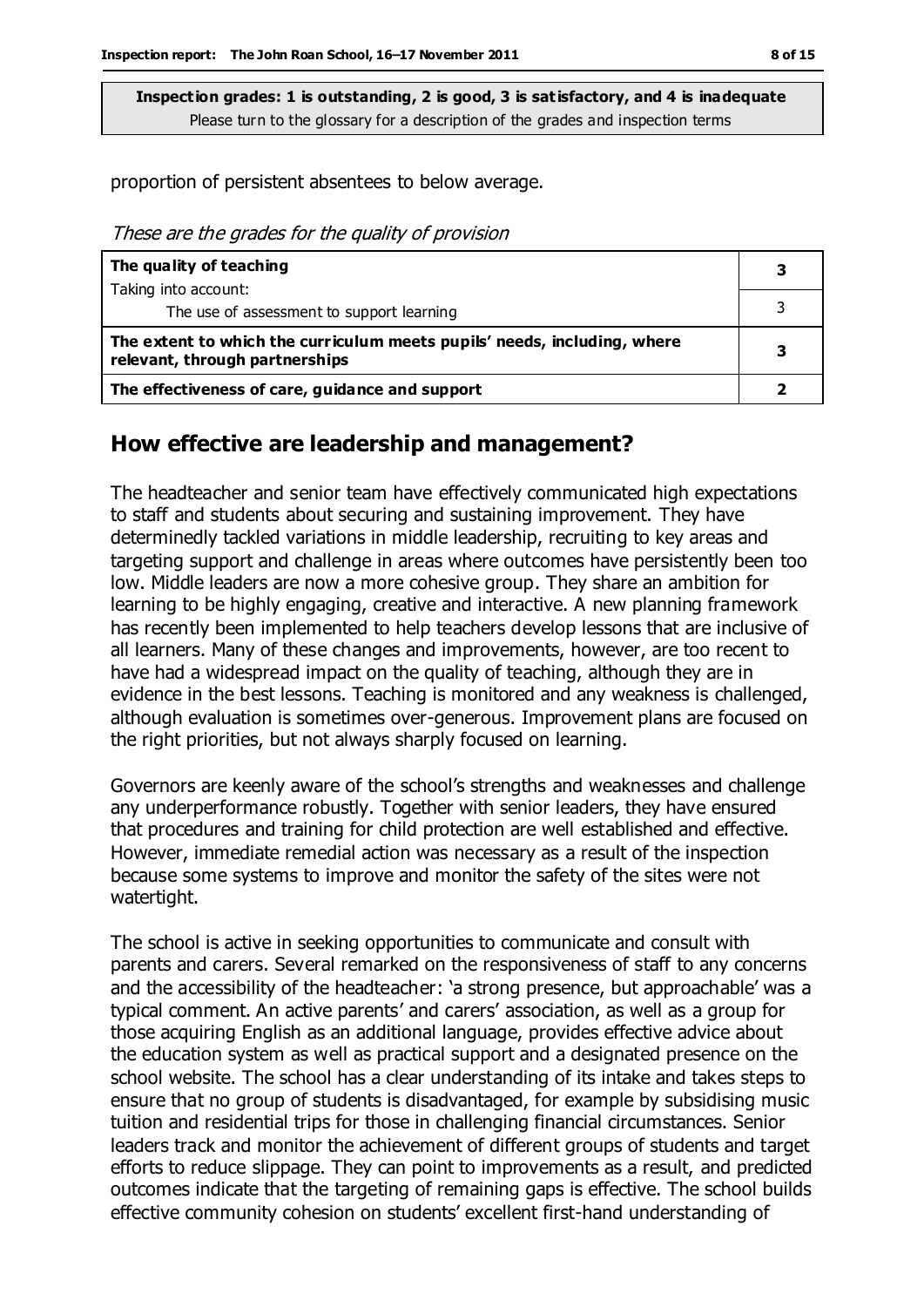diversity; it fosters mutual respect and, as a result, groups from a wide range of religious and cultural backgrounds get on well together. It has capitalised on the proximity of the impending London Olympic games to broaden international understanding within the positive framework of the Olympic values.

These are the grades for leadership and management

| The effectiveness of leadership and management in embedding ambition and<br>driving improvement                                                                     | 3              |
|---------------------------------------------------------------------------------------------------------------------------------------------------------------------|----------------|
| Taking into account:                                                                                                                                                |                |
| The leadership and management of teaching and learning                                                                                                              | 3              |
| The effectiveness of the governing body in challenging and supporting the<br>school so that weaknesses are tackled decisively and statutory responsibilities<br>met | 3              |
| The effectiveness of the school's engagement with parents and carers                                                                                                | $\overline{2}$ |
| The effectiveness of partnerships in promoting learning and well-being                                                                                              | $\overline{2}$ |
| The effectiveness with which the school promotes equality of opportunity and<br>tackles discrimination                                                              | 3              |
| The effectiveness of safeguarding procedures                                                                                                                        | 3              |
| The effectiveness with which the school promotes community cohesion                                                                                                 | $\overline{2}$ |
| The effectiveness with which the school deploys resources to achieve value for<br>money                                                                             | 3              |

## **Sixth form**

Students in the sixth form make progress in line with expectations overall, and some achieve well, but there is too much variation between subjects and courses. The Alevel results in 2011 showed an increase in the proportion of students attaining the top grades, but too many students were unsuccessful at AS level. Consequently, the proportion staying on in the sixth form was lower than average. Attendance was also variable and has been low in the past, but it is improving rapidly as a result of more rigorous systems and monitoring.

Teaching and assessment overall are satisfactory. Students are set targets and their progress is regularly monitored, with appropriate interventions in place if required. Students comment that teachers are always willing to advise and help them to improve. They have the opportunity to contribute to decisions about their learning and feel that their voice is heard and acted upon. The best sixth form teaching enables students to develop and deepen their thinking. In a Year 13 English literature lesson, students showed maturity and sensitivity in responding to a poetry lesson in which they had to develop analyses from different viewpoints. They listened intently to one another and built an increasingly sophisticated collective understanding from individual ideas.

The curriculum is developing to meet a wider range of needs, with the introduction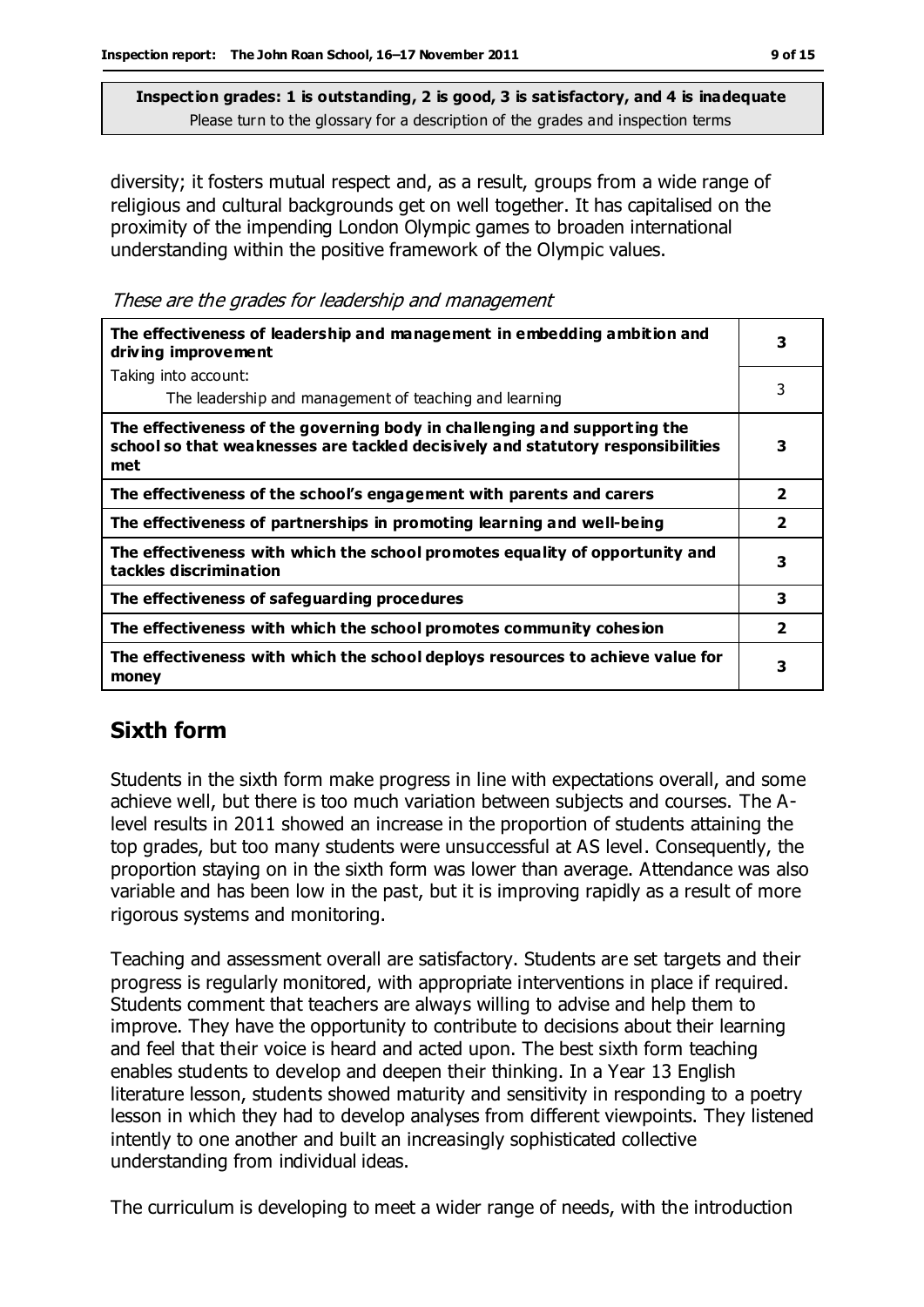of new courses, including BTEC qualifications, and specific programmes to develop literacy skills and independent learning. However, the impact of these programmes on outcomes is not yet sufficiently in evidence. Partnerships with a range of universities, including the most prestigious, are supporting the drive for better achievement; the Aspire Group meets weekly and aims to increase aspirations and outcomes for the most able. Over half of students leaving in 2011 went on to university, including some with exceptional individual results.

Leadership and management of the sixth form are satisfactory. Senior leaders are addressing weaknesses in subject teaching and in outcomes. Guidance for students entering the sixth form is improving so that they are better matched to courses. There has been some focus on improving learning and teaching in the sixth form, but this is yet to show sustained and consistent impact in the classroom.

These are the grades for the sixth form

| Overall effectiveness of the sixth form     |  |  |
|---------------------------------------------|--|--|
| Taking into account:                        |  |  |
| Outcomes for students in the sixth form     |  |  |
| The quality of provision in the sixth form  |  |  |
| Leadership and management of the sixth form |  |  |

#### **Views of parents and carers**

A lower-than-average proportion of parents and carers responded to the inspection questionnaire. Those who responded were generally supportive of the school and many commented on different strengths, in particular improvements since the current headteacher took up post. One characterised the school as 'growing in confidence year on year'. Virtually all agreed that their child enjoyed school and the very large majority agreed that they were happy overall with their child's experience at school. A lower proportion agreed that the school helps them to support their child's learning. Inspectors found this to be improving in line with rising attainment and more effective targeting of underachievement.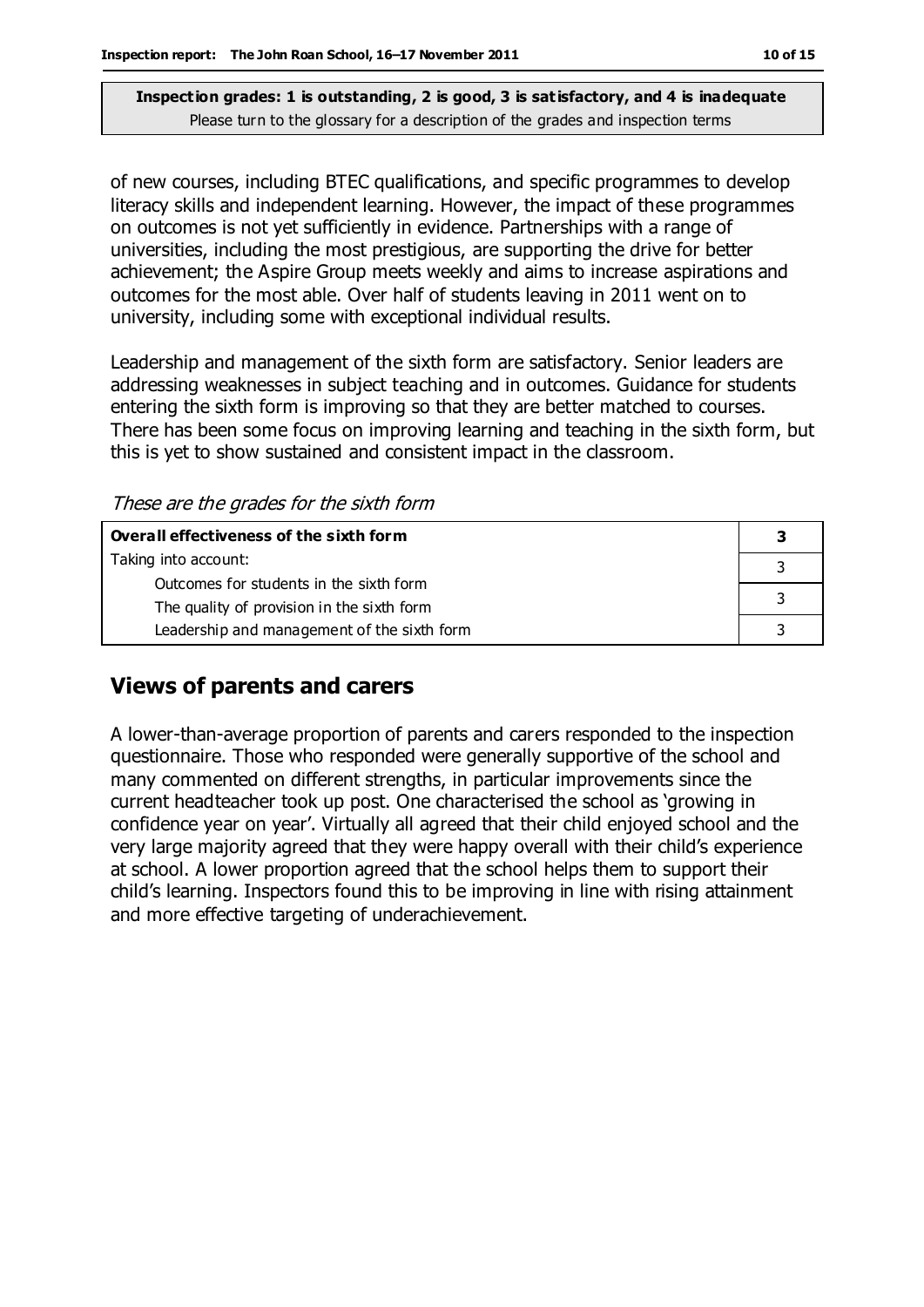#### **Responses from parents and carers to Ofsted's questionnaire**

Ofsted invited all the registered parents and carers of pupils registered at The John Roan School to complete a questionnaire about their views of the school.

In the questionnaire, parents and carers were asked to record how strongly they agreed with 13 statements about the school.

The inspection team received 85 completed questionnaires by the end of the on-site inspection. In total, there are 1,150 pupils registered at the school.

| <b>Statements</b>                                                                                                                                                                                                                                       | <b>Strongly</b><br>agree |               | <b>Agree</b> |               | <b>Disagree</b> |                | <b>Strongly</b><br>disagree |                |
|---------------------------------------------------------------------------------------------------------------------------------------------------------------------------------------------------------------------------------------------------------|--------------------------|---------------|--------------|---------------|-----------------|----------------|-----------------------------|----------------|
|                                                                                                                                                                                                                                                         | <b>Total</b>             | $\frac{0}{0}$ | <b>Total</b> | $\frac{0}{0}$ | <b>Total</b>    | $\frac{0}{0}$  | <b>Total</b>                | $\frac{1}{2}$  |
| My child enjoys school                                                                                                                                                                                                                                  | 49                       | 58            | 35           | 41            | 1               | 1              | 0                           | $\Omega$       |
| The school keeps my child<br>safe                                                                                                                                                                                                                       | 45                       | 53            | 38           | 45            | $\mathbf{0}$    | $\mathbf 0$    | $\overline{2}$              | $\overline{2}$ |
| The school informs me about<br>my child's progress                                                                                                                                                                                                      | 34                       | 40            | 44           | 52            | $\overline{7}$  | 8              | $\mathbf 0$                 | $\mathbf 0$    |
| My child is making enough<br>progress at this school                                                                                                                                                                                                    | 31                       | 36            | 47           | 55            | 5               | 6              | $\mathbf{1}$                | $\mathbf{1}$   |
| The teaching is good at this<br>school                                                                                                                                                                                                                  | 28                       | 33            | 54           | 64            | $\overline{2}$  | $\overline{2}$ | $\mathbf 0$                 | $\mathbf 0$    |
| The school helps me to<br>support my child's learning                                                                                                                                                                                                   | 25                       | 29            | 47           | 55            | 10              | 12             | $\mathbf{1}$                | $\mathbf{1}$   |
| The school helps my child to<br>have a healthy lifestyle                                                                                                                                                                                                | 20                       | 24            | 52           | 61            | 11              | 13             | $\mathbf 0$                 | $\mathbf 0$    |
| The school makes sure that<br>my child is well prepared for<br>the future (for example<br>changing year group,<br>changing school, and for<br>children who are finishing<br>school, entering further or<br>higher education, or entering<br>employment) | 35                       | 41            | 38           | 45            | 3               | $\overline{4}$ | $\mathbf{1}$                | $\mathbf{1}$   |
| The school meets my child's<br>particular needs                                                                                                                                                                                                         | 32                       | 38            | 45           | 53            | 6               | $\overline{7}$ | $\mathbf 0$                 | $\mathbf 0$    |
| The school deals effectively<br>with unacceptable behaviour                                                                                                                                                                                             | 31                       | 36            | 46           | 54            | 4               | 5              | $\overline{2}$              | $\overline{2}$ |
| The school takes account of<br>my suggestions and<br>concerns                                                                                                                                                                                           | 27                       | 32            | 47           | 55            | $\overline{7}$  | 8              | $\mathbf{1}$                | $\mathbf{1}$   |
| The school is led and<br>managed effectively                                                                                                                                                                                                            | 45                       | 53            | 34           | 40            | $\overline{4}$  | 5              | $\mathbf 0$                 | $\mathbf 0$    |
| Overall, I am happy with my<br>child's experience at this<br>school                                                                                                                                                                                     | 52                       | 61            | 30           | 35            | $\mathbf{1}$    | 1              | $\overline{2}$              | $\overline{2}$ |

The table above summarises the responses that parents and carers made to each statement. The percentages indicate the proportion of parents and carers giving that response out of the total number of completed questionnaires. Where one or more parents and carers chose not to answer a particular question, the percentages will not add up to 100%.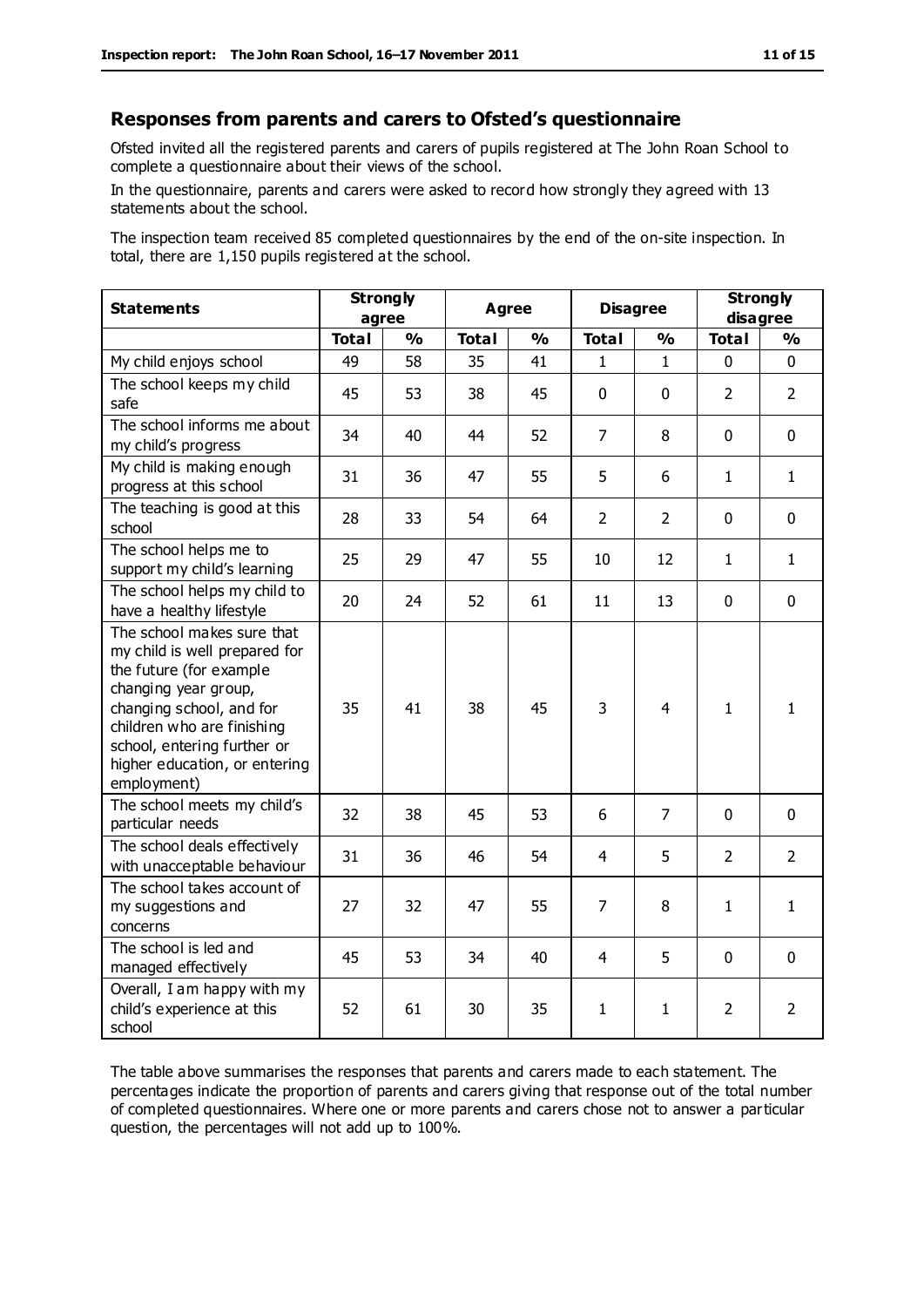## **Glossary**

#### **What inspection judgements mean**

| <b>Grade</b> | <b>Judgement</b> | <b>Description</b>                                            |
|--------------|------------------|---------------------------------------------------------------|
| Grade 1      | Outstanding      | These features are highly effective. An outstanding           |
|              |                  | school provides exceptionally well for all its pupils' needs. |
| Grade 2      | Good             | These are very positive features of a school. A school        |
|              |                  | that is good is serving its pupils well.                      |
| Grade 3      | Satisfactory     | These features are of reasonable quality. A satisfactory      |
|              |                  | school is providing adequately for its pupils.                |
| Grade 4      | Inadequate       | These features are not of an acceptable standard. An          |
|              |                  | inadequate school needs to make significant                   |
|              |                  | improvement in order to meet the needs of its pupils.         |
|              |                  | Ofsted inspectors will make further visits until it           |
|              |                  | improves.                                                     |

#### **Overall effectiveness of schools**

|                       | Overall effectiveness judgement (percentage of schools) |      |                     |                   |
|-----------------------|---------------------------------------------------------|------|---------------------|-------------------|
| <b>Type of school</b> | <b>Outstanding</b>                                      | Good | <b>Satisfactory</b> | <b>Inadequate</b> |
| Nursery schools       | 43                                                      | 47   | 10                  |                   |
| Primary schools       | 6                                                       | 46   | 42                  |                   |
| Secondary             | 14                                                      | 36   | 41                  |                   |
| schools               |                                                         |      |                     |                   |
| Sixth forms           | 15                                                      | 42   | 41                  | 3                 |
| Special schools       | 30                                                      | 48   | 19                  |                   |
| Pupil referral        | 14                                                      | 50   | 31                  |                   |
| units                 |                                                         |      |                     |                   |
| All schools           | 10                                                      | 44   | 39                  |                   |

New school inspection arrangements were introduced on 1 September 2009. This means that inspectors now make some additional judgements that were not made previously.

The data in the table above are for the period 1 September 2010 to 08 April 2011 and are consistent with the latest published official statistics about maintained school inspection outcomes (see [www.ofsted.gov.uk\)](http://www.ofsted.gov.uk/).

The sample of schools inspected during 2010/11 was not representative of all schools nationally, as weaker schools are inspected more frequently than good or outstanding schools.

Percentages are rounded and do not always add exactly to 100.

Sixth form figures reflect the judgements made for the overall effectiveness of the sixth form in secondary schools, special schools and pupil referral units.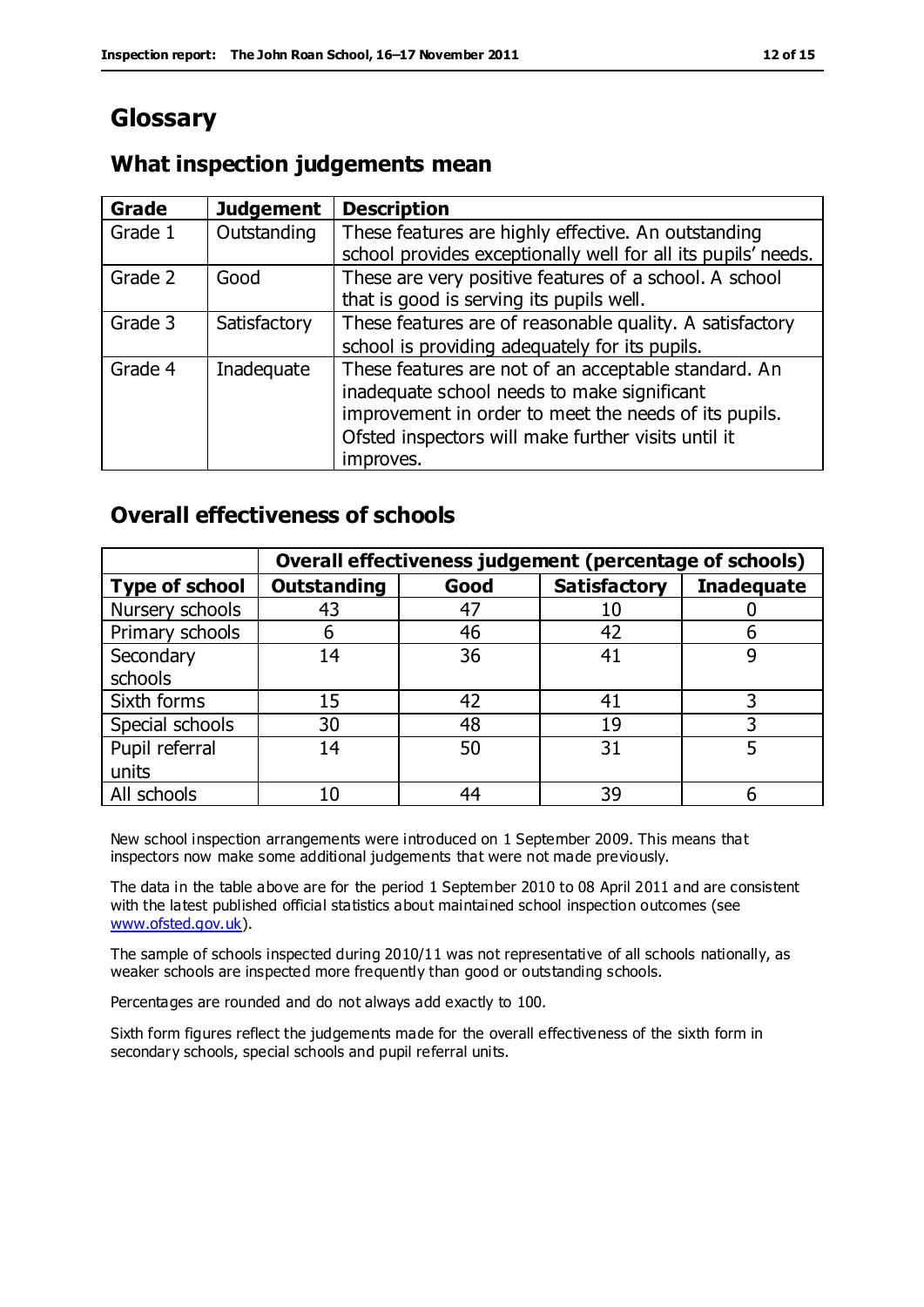# **Common terminology used by inspectors**

| Achievement:               | the progress and success of a pupil in their<br>learning, development or training.                                                                                                                                                                                                                                 |  |  |
|----------------------------|--------------------------------------------------------------------------------------------------------------------------------------------------------------------------------------------------------------------------------------------------------------------------------------------------------------------|--|--|
| Attainment:                | the standard of the pupils' work shown by test and<br>examination results and in lessons.                                                                                                                                                                                                                          |  |  |
| Capacity to improve:       | the proven ability of the school to continue<br>improving. Inspectors base this judgement on what<br>the school has accomplished so far and on the<br>quality of its systems to maintain improvement.                                                                                                              |  |  |
| Leadership and management: | the contribution of all the staff with responsibilities,<br>not just the headteacher, to identifying priorities,<br>directing and motivating staff and running the<br>school.                                                                                                                                      |  |  |
| Learning:                  | how well pupils acquire knowledge, develop their<br>understanding, learn and practise skills and are<br>developing their competence as learners.                                                                                                                                                                   |  |  |
| Overall effectiveness:     | inspectors form a judgement on a school's overall<br>effectiveness based on the findings from their<br>inspection of the school. The following judgements,<br>in particular, influence what the overall<br>effectiveness judgement will be.                                                                        |  |  |
|                            | The school's capacity for sustained<br>improvement.<br>Outcomes for individuals and groups of<br>ш<br>pupils.<br>The quality of teaching.<br>The extent to which the curriculum meets<br>pupils' needs, including, where relevant,<br>through partnerships.<br>The effectiveness of care, guidance and<br>support. |  |  |
| Progress:                  | the rate at which pupils are learning in lessons and<br>over longer periods of time. It is often measured<br>by comparing the pupils' attainment at the end of a<br>key stage with their attainment when they started.                                                                                             |  |  |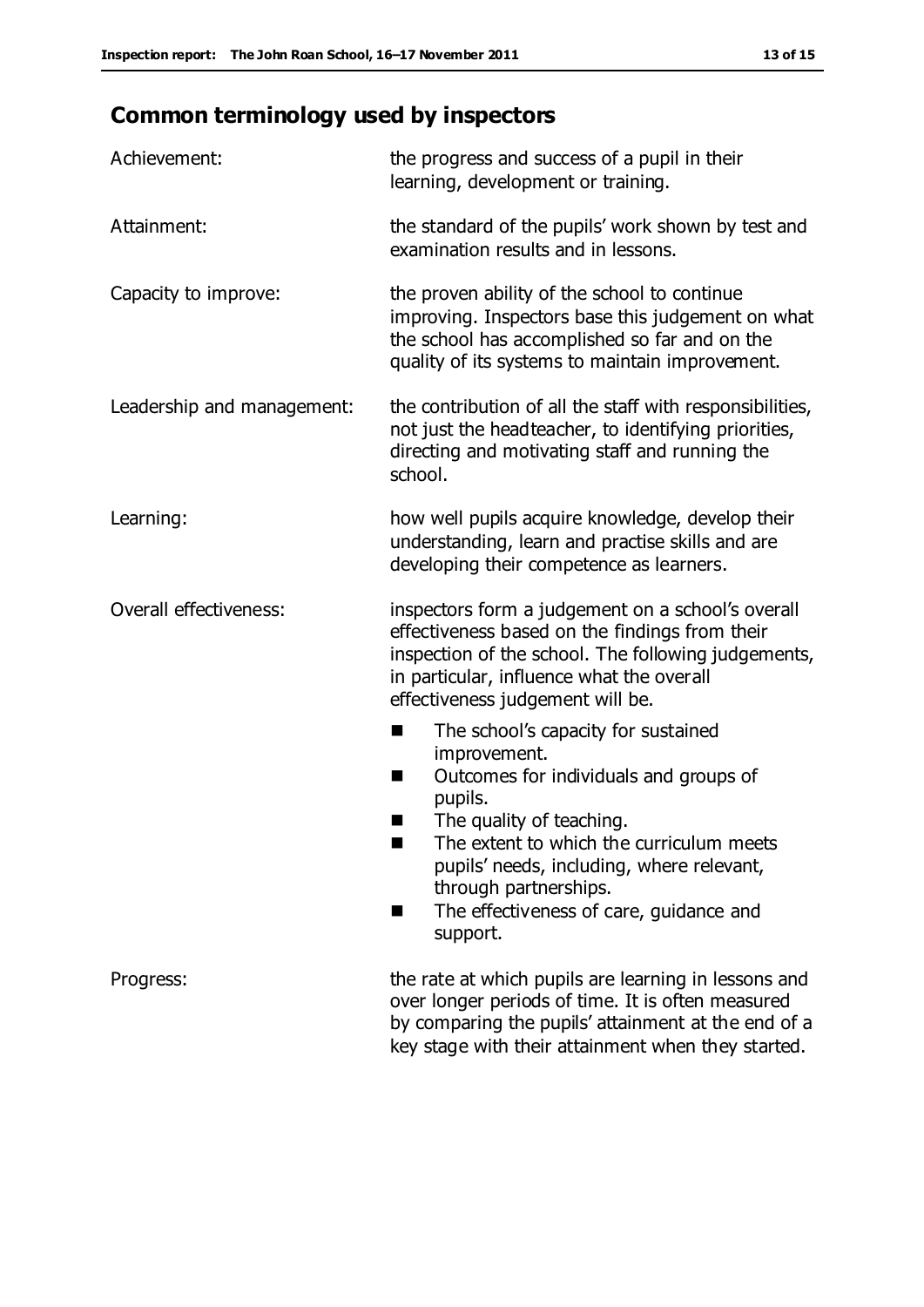#### **This letter is provided for the school, parents and carers to share with their children. It describes Ofsted's main findings from the inspection of their school.**

18 November 2011

Dear Students

#### **Inspection of The John Roan School, Greenwich SE3 7UD**

Thank you very much for the warm welcome you gave us when we inspected your school recently. Throughout the inspection, you were courteous and polite and keen to discuss your learning. We were impressed with how responsibly you move around two small and cramped sites and with your good behaviour generally. You spoke with great pride about your school and what a close and friendly community it is. You help to achieve this through your good relationships with one another and staff, and by taking on additional responsibilities, like mentor and prefect roles. Several of your parents and carers commented on how much you enjoy the activities that enhance your curriculum, such as learning musical instruments or going on school journeys, including residential trips to the Lake District. We agree that these contribute well to your enthusiasm for school and for learning.

The GCSE examination results have improved a great deal over recent years, but they have been variable, especially in mathematics. This is a changing picture and many of you in Year 11 have already 'banked' good mathematics grades this year through early entry. We have asked your headteacher and senior leaders to ensure that improvements in mathematics continue and are sustained. In addition, we have asked them to ensure that those of you staying on into the sixth form are well guided to choose the right courses and that achievement is equally strong across all sixth form courses and in both year groups.

We can see that you enjoy your lessons, especially where they challenge you and when you understand clearly how to improve your work and reach your targets. This is a strength in English, but is more mixed in other subjects, so we have also asked your teachers to ensure that: all lessons are equally challenging; that activities are planned to make sure that everyone in the class makes excellent progress; and that the feedback you receive on your work, including marking, is consistently of a high quality. You can help by getting fully involved in every lesson, seeking regular and detailed feedback on your work and striving to meet or exceed your targets in every lesson.

Yours sincerely

Christine Raeside Her Majesty's Inspector